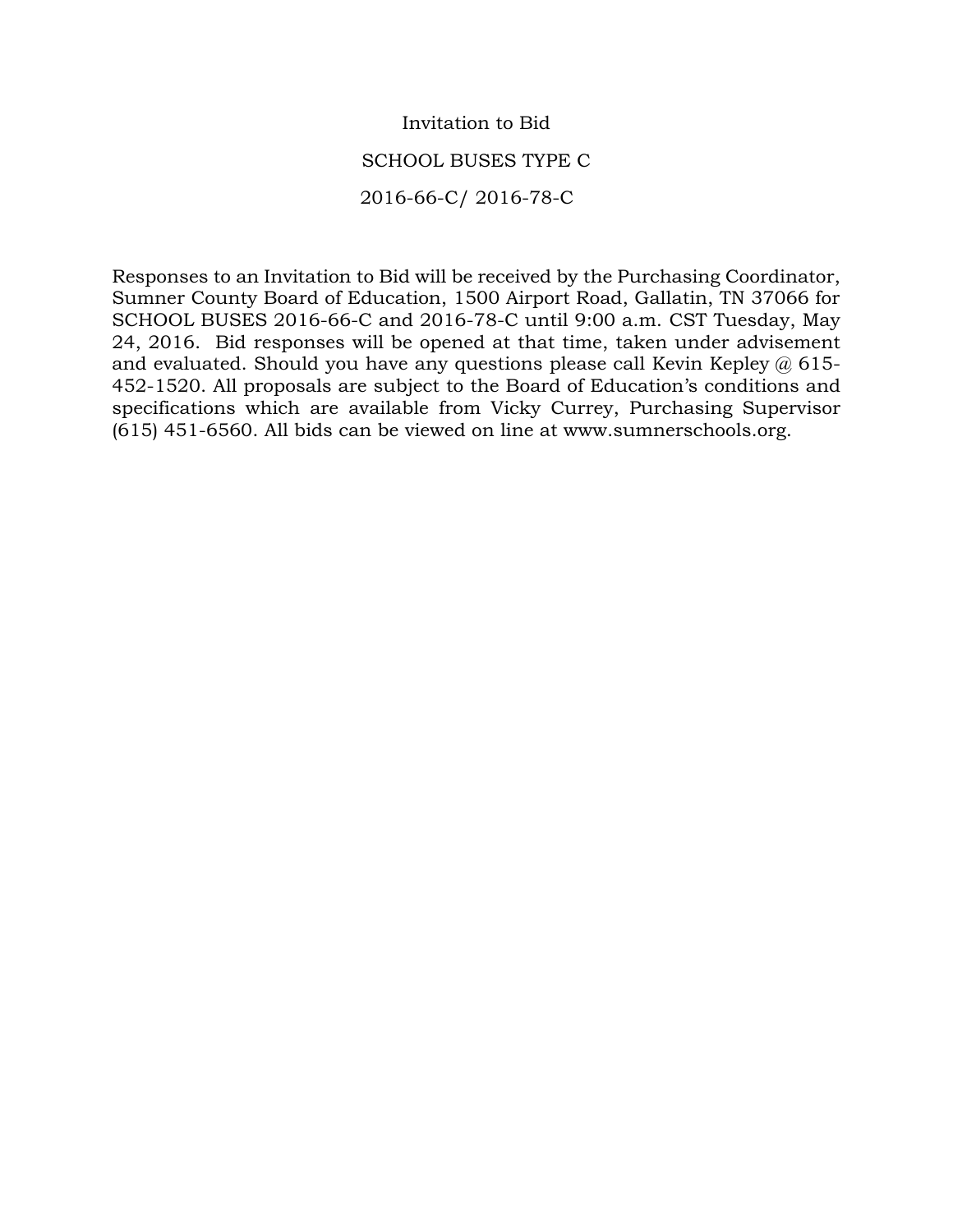## **NOTICE TO RESPONDENTS**

Responses to an Invitation to Bid will be received by the Purchasing Coordinator in the SUPPORT SERVICE FACILITY CONFERENCE ROOM, Sumner County Board of Education, 1500 Airport Road Gallatin, TN 37066. They will be received until **9:00 A.M. CDT TUESDAY MAY 24, 2016** for **SCHOOL BUSES 2016 Type C** at which time the responses will be opened, taken under advisement and evaluated. *BIDS WILL BE POSTED ON www.sumnerschools.org*

**GENERAL REQUIREMENTS AND CONDITIONS**

-------------------------------------------------------------------------------------------------------------------------------

- 1. The Sumner County Board of Education reserves the right to accept or reject any and/or all responses in whole or in part, and to waive informalities therein.
- 2. Any responses received after the scheduled closing time for the receipt for responses will not be considered.
- 3. If a mistake is discovered after the responses are received, only the Sumner County Board of Education may allow the respondent to withdraw the entire response.
- 4. Partial payments will not be approved unless justification for such payment can be shown. Terms will be net 30 days.
- 5. Payment will not be made until the said **SCHOOL BUSES 2016 66-C 2016-78-C** are inspected and approved as meeting all specifications by persons appointed by the Sumner County Board of Education.
- 6. Responses submitted must be in a sealed envelope and marked on the outside as follows: **RESPONSE: SCHOOL BUSES 20160524-01 DEADLINE: 9:00 A.M. TUESDAY, May 24, 2016**
- 7. Facsimile responses will not be considered.
- 8. If a successful bidder violates any terms of their bid, the contract, school board policy or any law they may be disqualified from bidding for a period of two years for minor violations or longer for major violations. Bids from disqualified bidders will not be accepted during the period of disqualification.
- 9. Prices quoted on the response (if any) are to be considered firm and binding until the said **SCHOOL BUSES 2016—78-C and 2016-66-C** are in the possession of the Sumner County Board of Education.
- 10. No purchase or contract is authorized or valid until the issuance of a Board Purchase Order in accordance with Board Policy. No Board Employee is authorized to purchase equipment, supplies or services prior to the issuance of such a Purchase Order.
- 11. Any deviation from these stated terms, specifications and conditions must be coordinated with and approved in writing by the Purchasing Coordinator, Vicky Currey (615) 451-6560.
- 12. All bids that exceed \$25,000 must have the Company Name, License Number, Expiration Date thereof and License Classification of Contractor listed on outside of sealed envelope. As required by State of Tennessee Code Annotated 62-6-119.
- 13. The awarded bidder will be required to post a performance and payment bond in the amount of 25% of the contract price if it exceeds \$100,000 as stated by State of Tennessee Code Annotated 12-4-201.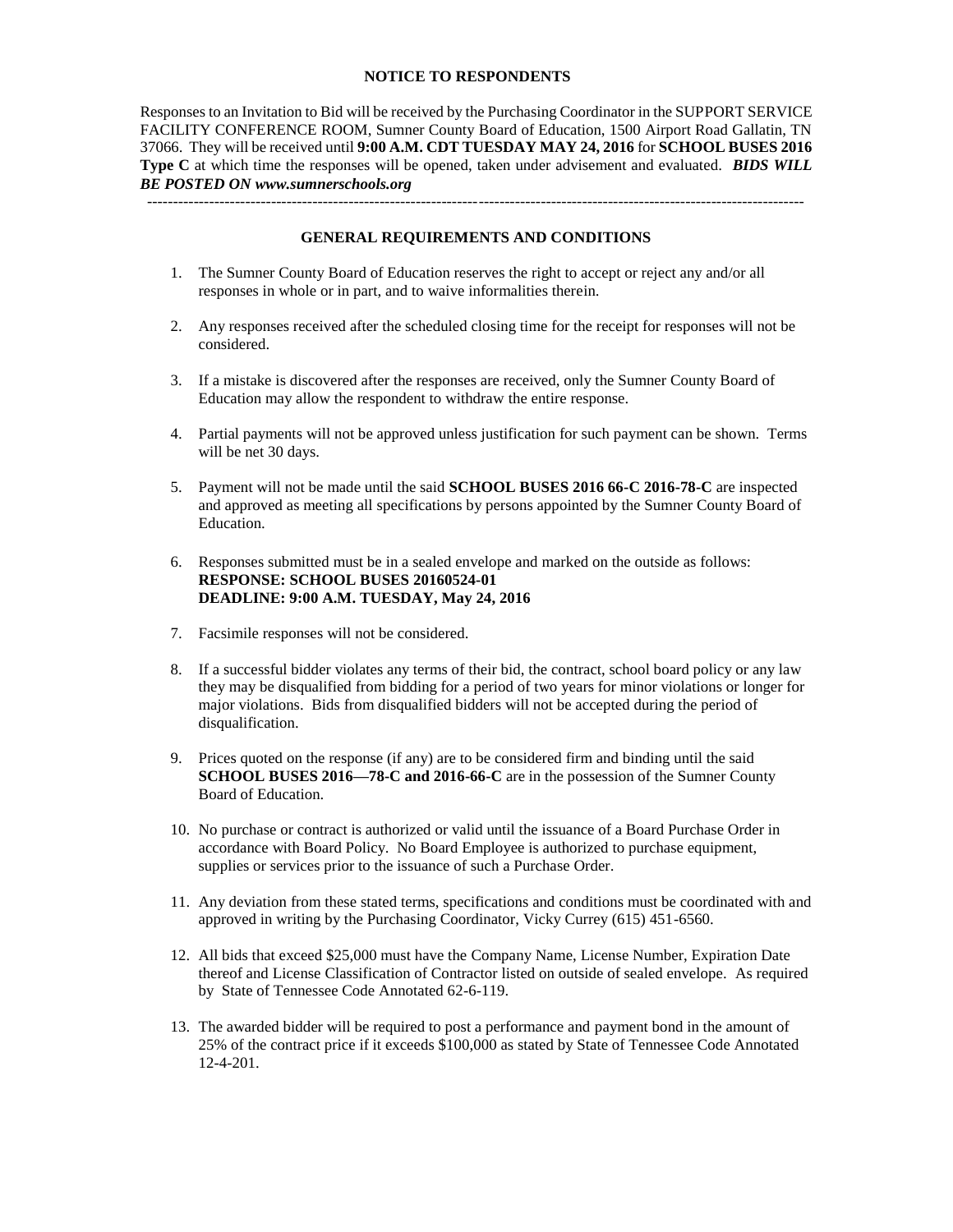|                          | Sumner County Schools 66 passenger Conventional School Bus Specifications                                          |               |                       |  |  |  |  |  |
|--------------------------|--------------------------------------------------------------------------------------------------------------------|---------------|-----------------------|--|--|--|--|--|
|                          | Quantity: 3                                                                                                        |               |                       |  |  |  |  |  |
|                          |                                                                                                                    |               |                       |  |  |  |  |  |
|                          |                                                                                                                    |               |                       |  |  |  |  |  |
| <b>Notes to Bidder:</b>  | 1. Bidder must have a fully licensed in-state sales and service facility. State Dealer License # is                |               |                       |  |  |  |  |  |
|                          |                                                                                                                    |               |                       |  |  |  |  |  |
|                          |                                                                                                                    |               |                       |  |  |  |  |  |
|                          | 3. You must return a copy of these specs with your bid response noting all exceptions and deviations.              |               |                       |  |  |  |  |  |
|                          | 4. Factory direct deliveries are not acceptable, product must have a pre-delivery inspection at in-state facility. |               |                       |  |  |  |  |  |
|                          | 5. Please state earliest delivery date:                                                                            |               |                       |  |  |  |  |  |
|                          |                                                                                                                    |               |                       |  |  |  |  |  |
| <b>Equipment</b>         | <b>Description</b>                                                                                                 | <b>YES NO</b> | <b>List Exception</b> |  |  |  |  |  |
|                          |                                                                                                                    |               |                       |  |  |  |  |  |
| <b>Bus Type</b>          | С                                                                                                                  |               |                       |  |  |  |  |  |
| <b>TN Specifications</b> | Must meet all state and federal school bus requirements                                                            |               |                       |  |  |  |  |  |
| Engine location          | Front, tilt hood                                                                                                   |               |                       |  |  |  |  |  |
| Year Model               | New model 2017 or newer                                                                                            |               |                       |  |  |  |  |  |
| <b>Seating Capacity</b>  | 66                                                                                                                 |               |                       |  |  |  |  |  |
| Delivery                 | 1500 Airport Rd, Gallatin, TN 37066                                                                                |               |                       |  |  |  |  |  |
| Manuals                  | Include owners manual                                                                                              |               |                       |  |  |  |  |  |
| Service Training         | Provide a minimum of 12 hours product service training                                                             |               |                       |  |  |  |  |  |
|                          | at no charge for body and chassis components                                                                       |               |                       |  |  |  |  |  |
| Warranty-Body            | List bumper to bumper warranty                                                                                     |               |                       |  |  |  |  |  |
|                          |                                                                                                                    |               |                       |  |  |  |  |  |
| <b>CHASSIS</b>           | <b>CHASSIS</b>                                                                                                     |               |                       |  |  |  |  |  |
| Axle Ratio               | 5.29 or 65mph road speed                                                                                           |               |                       |  |  |  |  |  |
| Air Compressor           | 18.7 CFM, minimum                                                                                                  |               |                       |  |  |  |  |  |
| Air dryer                | Merator Wabco SS 1200 - parts # 5400850-7010 or Bendix AD-9 w/ Heater                                              |               |                       |  |  |  |  |  |
| Air tanks                | 3,460 cubic inch capacity, minimum or 12x capacity of brake chambers                                               |               |                       |  |  |  |  |  |
| Alternator               | 200 amp, Delco                                                                                                     |               |                       |  |  |  |  |  |
| Axle, front              | 14,000 lbs. oil bath with synthetic lube                                                                           |               |                       |  |  |  |  |  |
| Axle, rear               | 20,000 lbs. with synthetic lube                                                                                    |               |                       |  |  |  |  |  |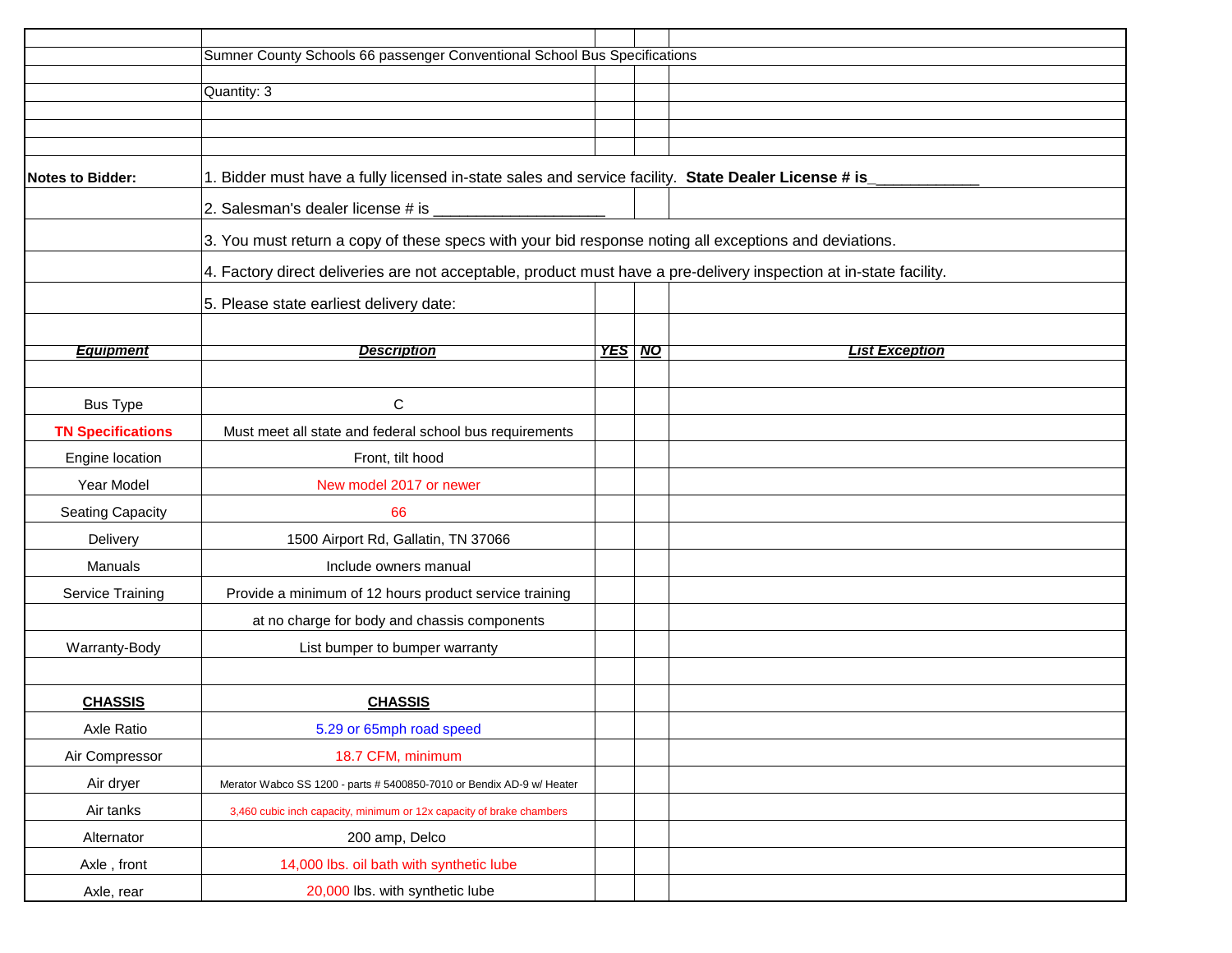| <b>Batteries</b>          | 3 - 1950 CCA                                                   |  |
|---------------------------|----------------------------------------------------------------|--|
| <b>Block Heater</b>       | 750 watt with bumper mounted recepticle                        |  |
| <b>Brakes</b>             | Outboard drum type w/ auto slack adjusters                     |  |
| <b>Brakes</b>             | ABS with diagnostic light in dash                              |  |
| Brakes, front             | 16.5"x5" minimum                                               |  |
| Brakes, rear              | 16.5" X 7" minimum                                             |  |
| Bumper 3/16" steel, front | 12" with crossing control arm and stowage bracket              |  |
| Bumper 3/16" steel, rear  | Concave design                                                 |  |
| Cooling system            | Radiator to have 700 or greater square inches                  |  |
| <b>Driveline</b>          | Guards around each shaft                                       |  |
| <b>Engine Rating</b>      | 220 HP. Minimum                                                |  |
| Engine Type               | Inline 6 cylinder diesel, Cummins ISB, no exceptions           |  |
| Exhaust                   | Below rear or through left bumper with exhaust mitigator       |  |
| Frame                     | 50,000 lbs. psi with rear mounted tow hooks                    |  |
| Fuel filter               | Cartridge type at the engine                                   |  |
| Fuel / Water separator    | Davco 243 or Fleetguard with heater                            |  |
| <b>Fuel Tank</b>          | 60 gal. between frame rails, fuel door with thumb latch        |  |
| <b>Fuel Tank</b>          | Include fuel fill door & sender access plate at interior floor |  |
| High/low Idle switch      | Dash mounted                                                   |  |
| Instruments               | Speedometer, Voltmeter, Oil pressure, Dual air gauges          |  |
| Instruments               | Transmission temperature gauge, fast idle switch               |  |
| Instruments               | Air filter restriction indicator, cruise control               |  |
| Shocks                    | Front and rear                                                 |  |
| Springs, front            | 3 leaf parabolic front springs rated at 10,000 lbs.            |  |
| Suspension                | Comfort trac 52" rear springs with 20,000 lbs. rating          |  |
| Starting aid              | Grid heater                                                    |  |
| Steering wheel            | Tilt and telescopic steering column                            |  |
| <b>Tires</b>              | Seven (7) 11R22.5 16 ply, Michelin, mounted spare              |  |
| Tow hooks                 | Front and rear mounted                                         |  |
| Transmission              | Allison 2500 Series 5 speed, transynd fluid & fuel sense       |  |
| <b>Wheel Base</b>         | 254" or greater (list exact wheelbase)                         |  |
| Wheels                    | Disc hub piloted, 22.5 X 8.25 powder coated black              |  |
| Wiring                    | Color & number coded-full multiplex body and chassis           |  |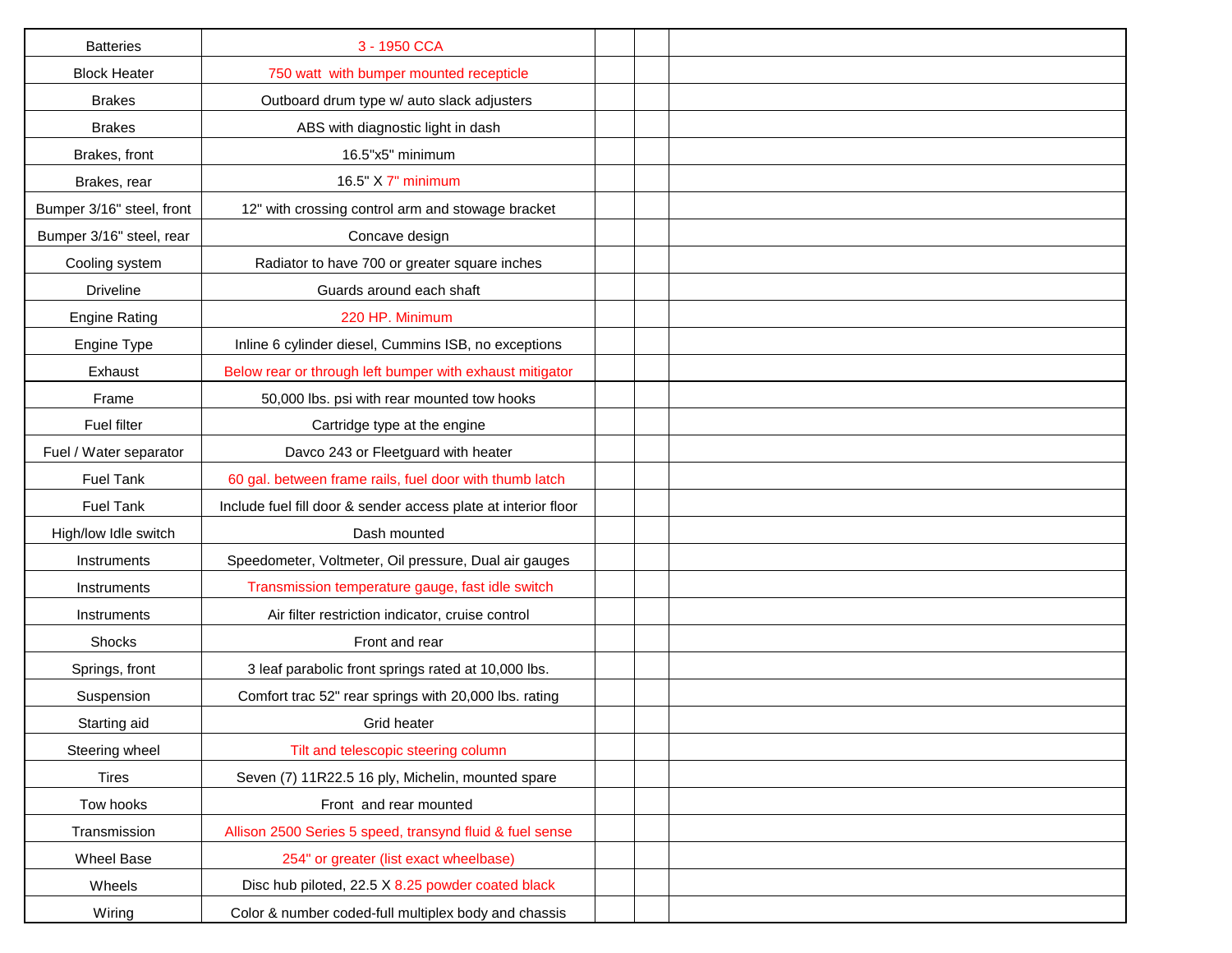| Warranty-Engine/Trans    | 5 year engine and transmission warranties                        |  |  |
|--------------------------|------------------------------------------------------------------|--|--|
| <b>BODY</b>              | <b>BODY</b>                                                      |  |  |
|                          |                                                                  |  |  |
| <b>Access Panels</b>     | Located above windshield and driver, access without tools        |  |  |
|                          |                                                                  |  |  |
| <b>Body Mounts</b>       | Two bolts required for each body mount                           |  |  |
| Child Reminder           | Passenger advisiory system (not in side panel) CRS brand         |  |  |
| Defroster fans           | Dual 6" dash mounted fans                                        |  |  |
| Door, emergency          | upper & lower tinted glass with vandalock                        |  |  |
| Door, entrance           | Three position air outward opening with vandalock                |  |  |
| <b>Directional Front</b> | Turn signals integrated into headlights                          |  |  |
| <b>Driver Arm Rests</b>  | prefer Dual folding                                              |  |  |
| Storage                  | Safety Compartment in front header or behind driver's seat       |  |  |
| Emergency exits          | 2 - push out windows w/ buzzers                                  |  |  |
| Emergency exits          | 2 - roof hatches, to be Specialty Pro Lo 9000                    |  |  |
| Flooring                 | Black floor covering and Koroseal pebble entrance steps          |  |  |
| Flooring                 | 5/8" plywood with metal aisle trim                               |  |  |
| Flooring                 | Rubber over wheelhousings                                        |  |  |
| Headroom                 | 77 inches, minimum                                               |  |  |
| Headlining               | Acoustic headlining full length of bus                           |  |  |
| Heaters                  | 91,000 BTU front 84,000 BTU rear w/ removable filter             |  |  |
| Heaters                  | Booster pump and stepwell heater 30,000 BTU's min.               |  |  |
| Heaters                  | heater cut off valve(s)                                          |  |  |
| Identification           | 6" Black letters, both sides/6" numbers-four sides               |  |  |
| Identification           | 3/4" x 3" yellow right side rear bumper showing year model       |  |  |
| Insulation               | Insulation in roof, front, rear, and side walls. R value $= 6.0$ |  |  |
| Insulation               | 1/2" sound absorbing foam installed under driver toeboard        |  |  |
| Lights                   | Dome lights to have dual rows with driver dome light             |  |  |
| Lights                   | Halogen headlights with daytime runing light feature             |  |  |
| Lights                   | Warning lights to be LED                                         |  |  |
| Lights                   | Marker, stop, tail directional, reverse, side lights to be LED   |  |  |
| Lights                   | Headlights (wig-wag) when red lights are activated               |  |  |
| Mirrors                  | Interior - 6" X 30" non-glare with visor, heated crossview       |  |  |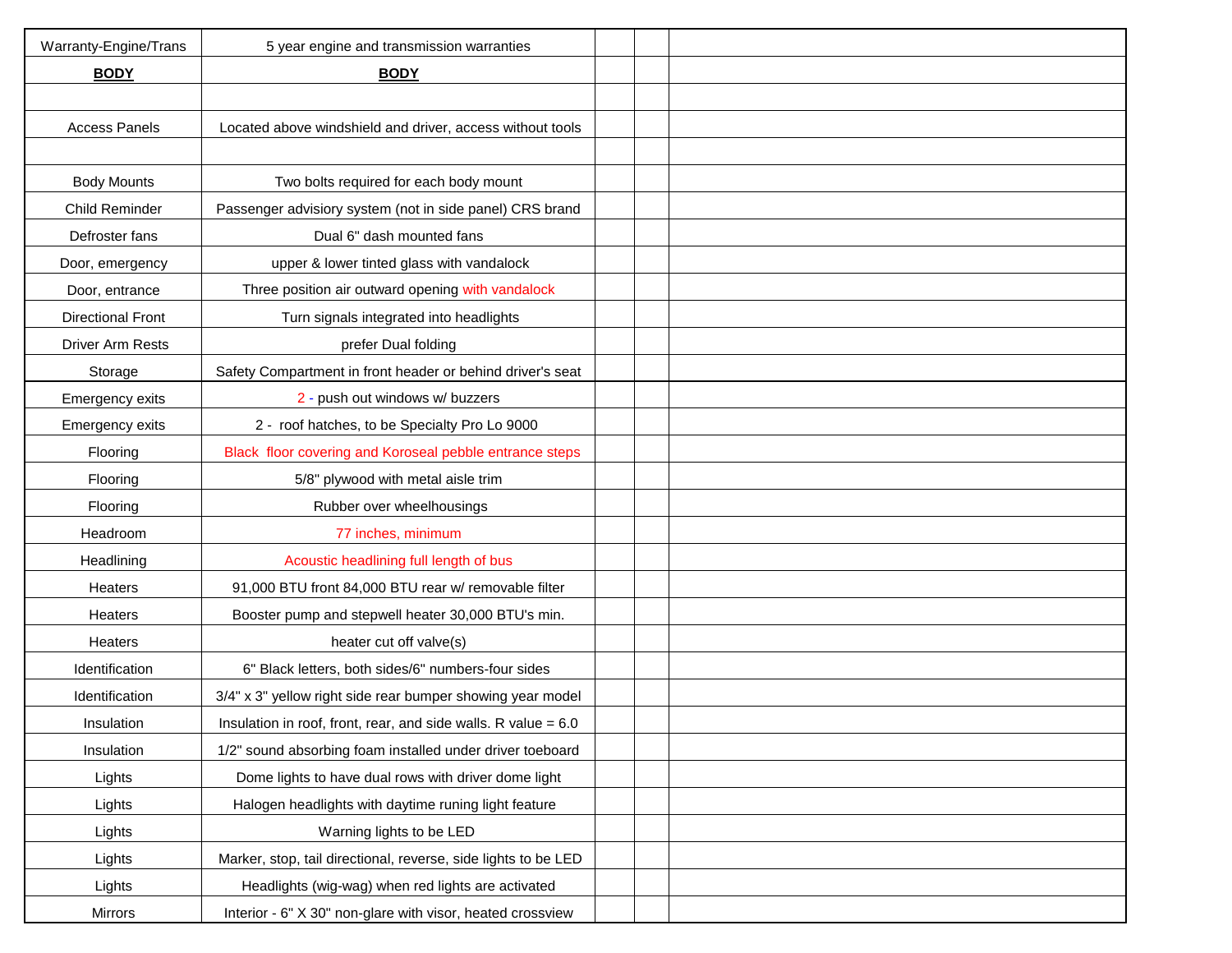| <b>Mirrors</b>                 | Roscoe duostyle-remote & heated with 15 minute timer                  |  |
|--------------------------------|-----------------------------------------------------------------------|--|
| Mud Flaps                      | <b>Front and Rear</b>                                                 |  |
| Paint                          | Yellow body with white roof, black rub rails and pilasters            |  |
| Parts Report                   | Copy of complete Bus Parts printout "on-line" no charge               |  |
| Reflective Tape                | "SCHOOL BUS" front and rear caps to be reflective                     |  |
| Reflective Tape                | Side pushout windows and 2" rear of bus, 2" sides                     |  |
| Reflectors                     | To be mechanically attached                                           |  |
| Roof Bows                      | One piece                                                             |  |
| Rub rails                      | Provide four rubrails, painted black                                  |  |
| Radio                          | AM/FM/CD/Page/ 6 int. speakers, 1 ext. speaker                        |  |
| Safety                         | Fire Ext, Body Fluid kit, Flares, First Aid Kit, Seat Belt Cutter     |  |
| Safety Compartment             | FE, FAK, BFK mounted in bulk head compartment or behind driver's seat |  |
| <b>Seat Frames</b>             | Frames to be powder coated, black                                     |  |
| Seat Space                     | 27" minimum knee space, include seat plan drawing                     |  |
| <b>Seat Barriers</b>           | Blue fire block, kick panel-right side, storage pouch-left side       |  |
| Seats / Driver                 | Air ride, pedistal cover, 2 shocks, fabric insert                     |  |
| Seats / Driver                 | Lap/shoulder belt with warning indicator, adjustable back             |  |
| Seats / Passenger              | 39" DOT fire block blue upholstery                                    |  |
| <b>First 4 Passenger Seats</b> | <b>Safeguard Intergrated Safety Seats - ICS</b>                       |  |
| Side Panels                    | Interior - Aluminized steel side walls                                |  |
| Solenoid                       | Disconnect all body circuits, 100 amp minimum                         |  |
| Strobe                         | Roof mounted Specialty 515-400 with guard or equal                    |  |
| Stoparm                        | Transpec 2000 or Speciality air Operated with polycarbonate cross arm |  |
| Vents                          | 2 - driver's fresh air & static roof vent                             |  |
| Windows, Passenger             | Black frames with 12" openings, tinted glass                          |  |
| <b>Windows Driver</b>          | Double sliding, aluminum sash, tempered                               |  |
| Windshield                     | tinted, bonded in place, tinted band across top                       |  |
| Windshield                     | 2 grip handles beside windshield and cowl steps                       |  |
| Wipers                         | Intermittent feature on turn signal lever                             |  |
| Wiring                         | Color & number coded                                                  |  |
| Radio-Two way                  | Installed at bus garage by Davis Electronics 615-666-2450             |  |
| <b>Customer Fuse block</b>     | Allows electrical access without using multiplex wiring               |  |
| <b>Backing Alarm</b>           | 112 db required                                                       |  |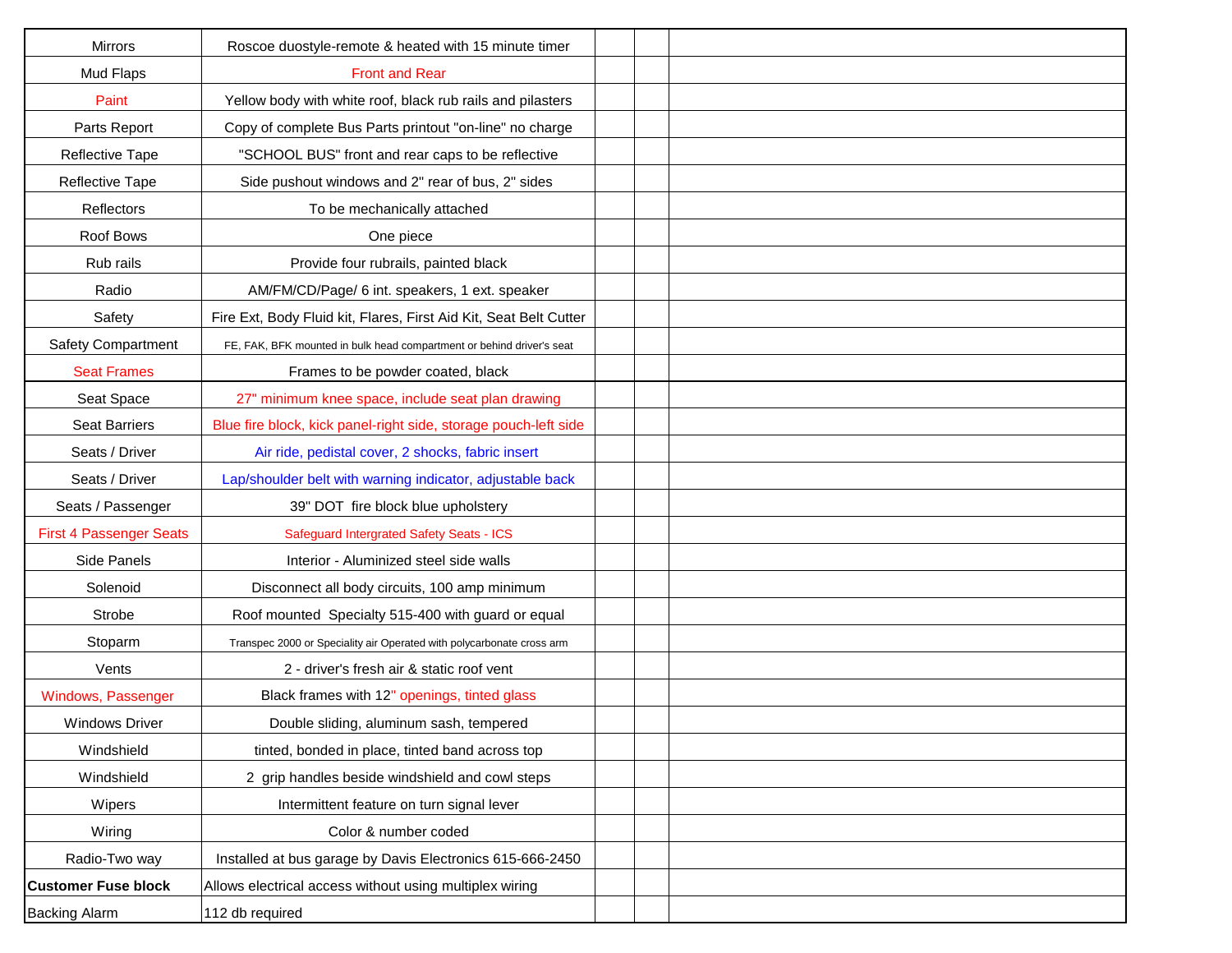| Document Holder       | To meet State specs                                              |
|-----------------------|------------------------------------------------------------------|
| Switch                | Noise suppression switch to be provided                          |
| Lettering             | "Sumner County Schools" #'s supplied to successful bidder        |
| Grille                | Chrome grille, hood intake plenum, and headlight bezels          |
| Camera system         | Fortress brand four head digital camera system with GPS          |
| Seats/Additional      | First five rows left and right to include integrated child seats |
| Fenders               | Rubber or metal fenders around rear wheel opening                |
| Radio-two way antenna | IMAXRAD MUF4500M                                                 |
| Radio-two way model   | Kenwood TK 8180 HK 45 watts                                      |
| Radio-two way braket  | KMB-10                                                           |
| Radio-two way speaker | KES3                                                             |
| Keys                  | All units to have common key                                     |
| <b>Battery Box</b>    | Shall be frame mounted with battery cut off switch in box        |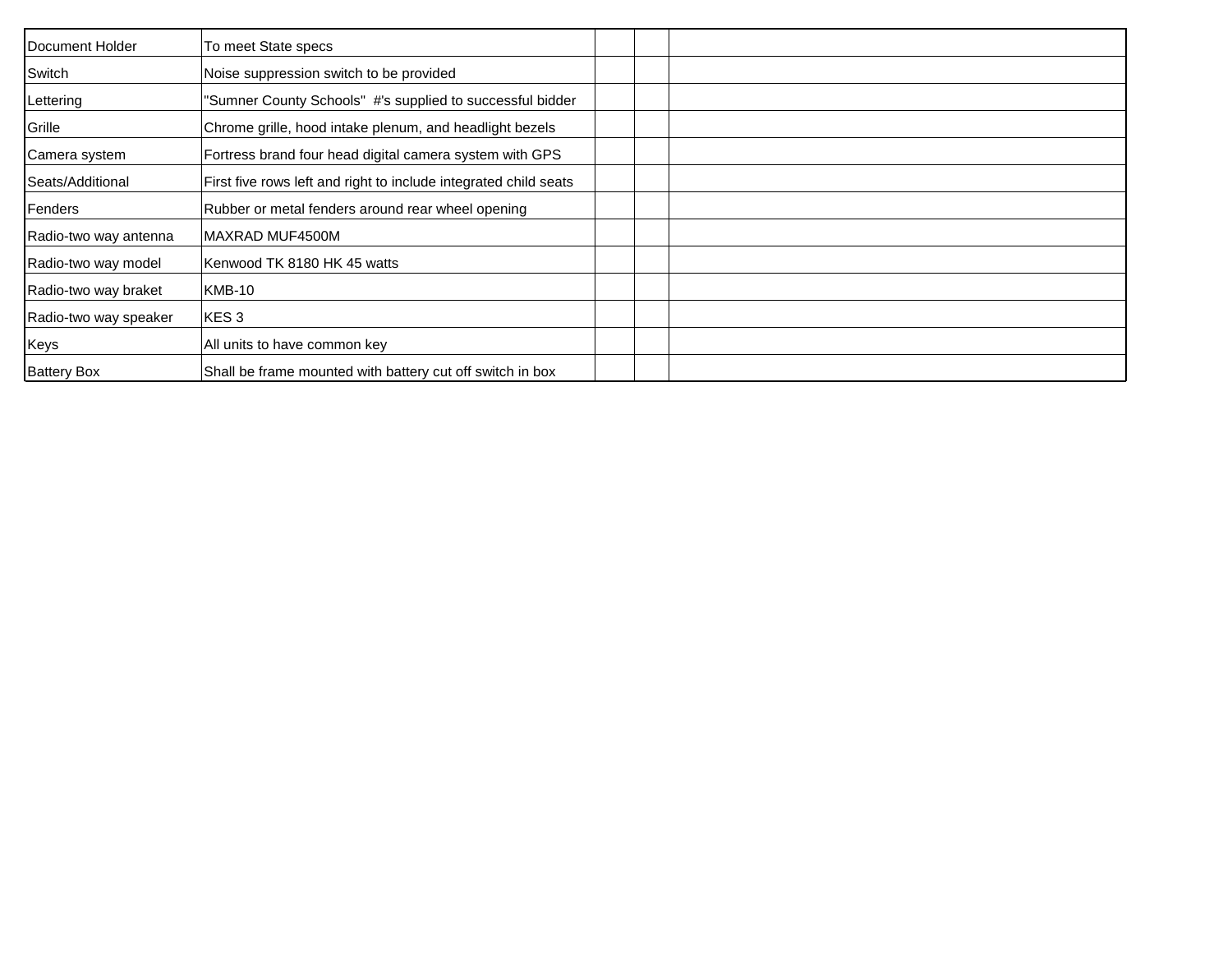|                          | Sumner County Schools 78 passenger Conventional Front Engine School Bus Specifications                             |        |  |                       |  |  |  |  |
|--------------------------|--------------------------------------------------------------------------------------------------------------------|--------|--|-----------------------|--|--|--|--|
|                          | Quantity: 13                                                                                                       |        |  |                       |  |  |  |  |
|                          |                                                                                                                    |        |  |                       |  |  |  |  |
|                          |                                                                                                                    |        |  |                       |  |  |  |  |
| <b>Notes to Bidder:</b>  | 1. Bidder must have a fully licensed in-state sales and service facility. State Dealer License # is                |        |  |                       |  |  |  |  |
|                          |                                                                                                                    |        |  |                       |  |  |  |  |
|                          |                                                                                                                    |        |  |                       |  |  |  |  |
|                          | 3. You must return a copy of these specs with your bid response noting all exceptions and deviations.              |        |  |                       |  |  |  |  |
|                          | 4. Factory direct deliveries are not acceptable, product must have a pre-delivery inspection at in-state facility. |        |  |                       |  |  |  |  |
|                          | 5. Please state earliest delivery date:                                                                            |        |  |                       |  |  |  |  |
|                          |                                                                                                                    |        |  |                       |  |  |  |  |
| <b>Equipment</b>         | <b>Description</b>                                                                                                 | YES NO |  | <b>List Exception</b> |  |  |  |  |
|                          |                                                                                                                    |        |  |                       |  |  |  |  |
| <b>Bus Type</b>          | С                                                                                                                  |        |  |                       |  |  |  |  |
| <b>TN Specifications</b> | Must meet all state and federal school bus requirements                                                            |        |  |                       |  |  |  |  |
| Engine location          | Front                                                                                                              |        |  |                       |  |  |  |  |
| Year Model               | New model 2017 or newer                                                                                            |        |  |                       |  |  |  |  |
| <b>Seating Capacity</b>  | 78                                                                                                                 |        |  |                       |  |  |  |  |
| Delivery                 | 1500 Airport Rd, Gallatin, TN 37066                                                                                |        |  |                       |  |  |  |  |
| Manuals                  | Include owners manual                                                                                              |        |  |                       |  |  |  |  |
| Service Training         | Provide a minimum of 12 hours product service training                                                             |        |  |                       |  |  |  |  |
|                          | at no charge for body and chassis components                                                                       |        |  |                       |  |  |  |  |
| Warranty-Body            | Please Specify Warranty                                                                                            |        |  |                       |  |  |  |  |
|                          |                                                                                                                    |        |  |                       |  |  |  |  |
| <b>CHASSIS</b>           | <b>CHASSIS</b>                                                                                                     |        |  |                       |  |  |  |  |
| Axle Ratio               | 5.29 or greater or 65mph road speed                                                                                |        |  |                       |  |  |  |  |
| Air Compressor           | 18.7 CFM, minimum                                                                                                  |        |  |                       |  |  |  |  |
| Air dryer                | Merator Wabco SS 1200 - parts # 5400850-7010 or Bendix AD-9 w/ heater                                              |        |  |                       |  |  |  |  |
| Air tanks                | 4,500 cubic inch capacity, Bendix DV-2 with Heater                                                                 |        |  |                       |  |  |  |  |
| Alternator               | 200 or greater amp, Delco                                                                                          |        |  |                       |  |  |  |  |
| Axle, front              | 14,000 lbs. minimum with oil bath with synthetic lube                                                              |        |  |                       |  |  |  |  |
| Axle, rear               | 20,000 minimum lbs. with synthetic lube                                                                            |        |  |                       |  |  |  |  |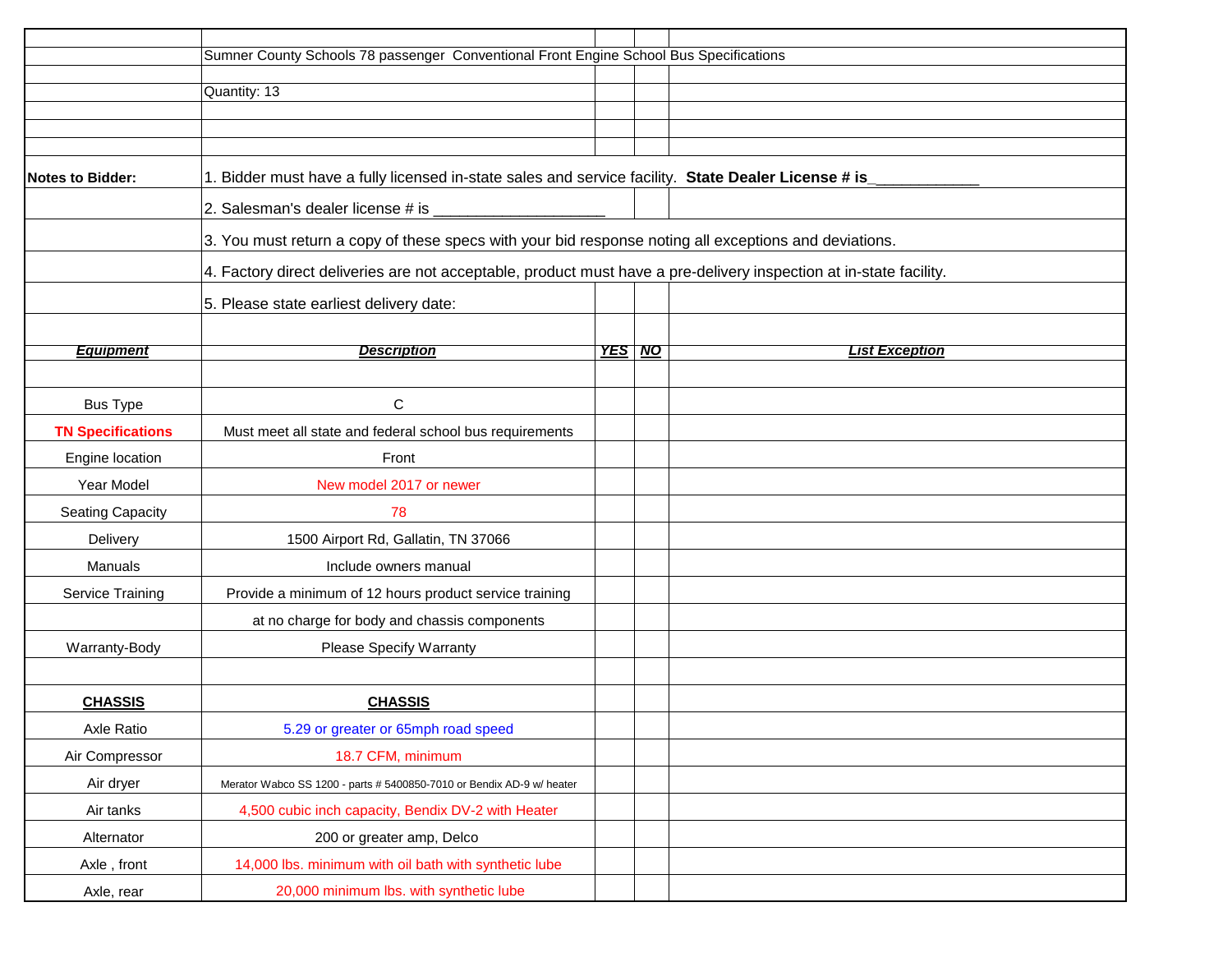| <b>Batteries</b>                | 3-1950 cca                                                           |  |  |
|---------------------------------|----------------------------------------------------------------------|--|--|
| <b>Battery Emgcy Disconnect</b> | <b>Factory Installed in Battery Department</b>                       |  |  |
| <b>Block Heater</b>             | 750 watt with bumper mounted recepticle                              |  |  |
| <b>Brakes</b>                   | Outboard drum type w/ auto slack adjusters                           |  |  |
| <b>Brakes</b>                   | ABS with diagnostic light in dash                                    |  |  |
| Brakes, front                   | 16.5"x5" minimum                                                     |  |  |
| Brakes, rear                    | 16.5" X 7" minimum                                                   |  |  |
| Bumper 3/16" steel, front       | 12" with crossing control arm and stowage bracket                    |  |  |
| Bumper 3/16" steel, rear        | Concave design                                                       |  |  |
| Cooling system                  | Radiator to have at least 710 square inches                          |  |  |
| <b>Driveline</b>                | Guards around each shaft                                             |  |  |
| <b>Engine Rating</b>            | 220 HP. Minimum                                                      |  |  |
| Engine Type                     | Inline 6 cylinder diesel, Cummins ISB, no exceptions                 |  |  |
| Exhaust                         | Below rear bumper or left side bumper with exhaust mitigator         |  |  |
| Frame                           | 50,000 lbs. psi with rear mounted tow hooks                          |  |  |
| Fuel filter                     | Fuel Water Separartor/ Cartridge type at the engine                  |  |  |
| Fuel / Water separator          | Davco 382-C with heater or Fleetgurad                                |  |  |
| <b>Fuel Tank</b>                | 60 gal. between frame rails, fuel door with thumb latch              |  |  |
| <b>Fuel Tank</b>                | Include fuel fill door & sender access plate at interior floor       |  |  |
| High/low Idle Throttle          | Electronic                                                           |  |  |
| Instruments                     | Speedometer, Voltmeter, Oil pressure, Dual air gauges                |  |  |
| Instruments                     | Transmission temperature gauge, fast idle switch                     |  |  |
| Instruments                     | Air filter restriction indicator, cruise control                     |  |  |
| Shocks                          | Front and rear                                                       |  |  |
| Springs, front                  | 3 leaf parabolic front springs comenserate with GVWR                 |  |  |
| Suspension                      | Comfort trac 52" rear springs with 20,000 lbs. rating                |  |  |
| Starting aid                    | Grid heater                                                          |  |  |
| Steering wheel                  | Tilt and telescopic steering column                                  |  |  |
| Tires                           | Seven (7) 11R22.5 16 ply, Michelin, mounted spare                    |  |  |
| Tow hooks                       | Front and rear mounted                                               |  |  |
| Transmission                    | Allison 2500 Seriesn or greater 5 speed, transynd fluid & fuel sense |  |  |
| Wheel Base                      | 259" or greater (list exact wheelbase)                               |  |  |
| Wheels                          | Disc hub piloted, 22.5 X 8.25 powder coated black                    |  |  |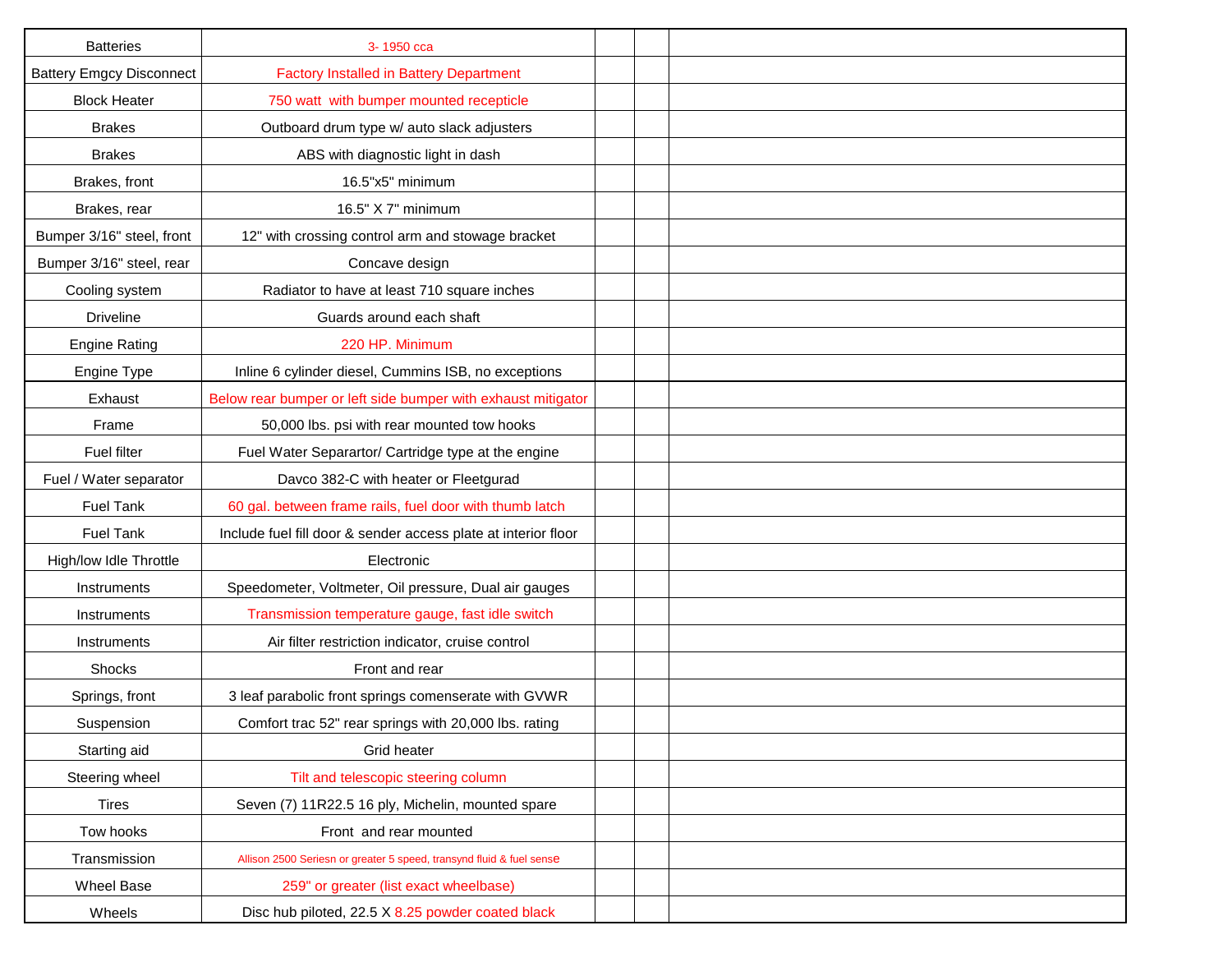| Wiring                   | Color & number coded-full multiplex body and chassis             |  |  |
|--------------------------|------------------------------------------------------------------|--|--|
| Warranty-Engine/Trans    | 5 year engine and transmission warranties                        |  |  |
| <b>BODY</b>              | <b>BODY</b>                                                      |  |  |
|                          |                                                                  |  |  |
| <b>Access Panels</b>     | Located above windshield and driver, access without tools        |  |  |
|                          |                                                                  |  |  |
| <b>Body Mounts</b>       | Two bolts required for each body mount                           |  |  |
| Child Reminder           | Passenger advisiory system (not in side panel)                   |  |  |
| Defroster fans           | Dual 6" dash mounted fans                                        |  |  |
| Door, emergency          | upper & lower tinted glass                                       |  |  |
| Door, entrance           | Three position air outward opening with vandalock                |  |  |
| <b>Directional Front</b> | Turn signals integrated into headlights                          |  |  |
| <b>Driver Arm Rests</b>  | Dual folding                                                     |  |  |
| <b>Header Storage</b>    | Safety Compartment in front header and over driver window        |  |  |
| Emergency exits          | 4 - push out windows w/ buzzers                                  |  |  |
| Emergency exits          | 2 - roof hatches, to be Specialty Pro Lo 9000                    |  |  |
| Flooring                 | Black floor covering and Koroseal pebble entrance steps          |  |  |
| Flooring                 | 5/8" plywood with metal aisle trim                               |  |  |
| Flooring                 | Rubber over wheelhousings                                        |  |  |
| Headroom                 | 77 inches, minimum                                               |  |  |
| Headlining               | Acoustic headlining full length of bus                           |  |  |
| Heaters                  | 190,000 BTU front & rear combination w/ removable filter         |  |  |
| Heaters                  | Booster pump and stepwell heater 30,000 BTU's min.               |  |  |
| Heaters                  | Heater cut off valve(s)                                          |  |  |
| Identification           | 6" Black letters, both sides/6" numbers-four sides               |  |  |
| Identification           | 3/4" x 3" yellow right side rear bumper showing year model       |  |  |
| Insulation               | Insulation in roof, front, rear, and side walls. R value $= 5.7$ |  |  |
| Insulation               | 1/2" sound absorbing foam installed under driver toeboard        |  |  |
| Lights                   | Dome lights to have dual rows with driver dome light             |  |  |
| Lights                   | LED headlights with daytime runing light feature                 |  |  |
| Lights                   | Warning lights to be LED                                         |  |  |
| Lights                   | Marker, stop, tail directional, reverse, side lights to be LED   |  |  |
| Lights                   | Headlights (wig-wag) when red lights are activated               |  |  |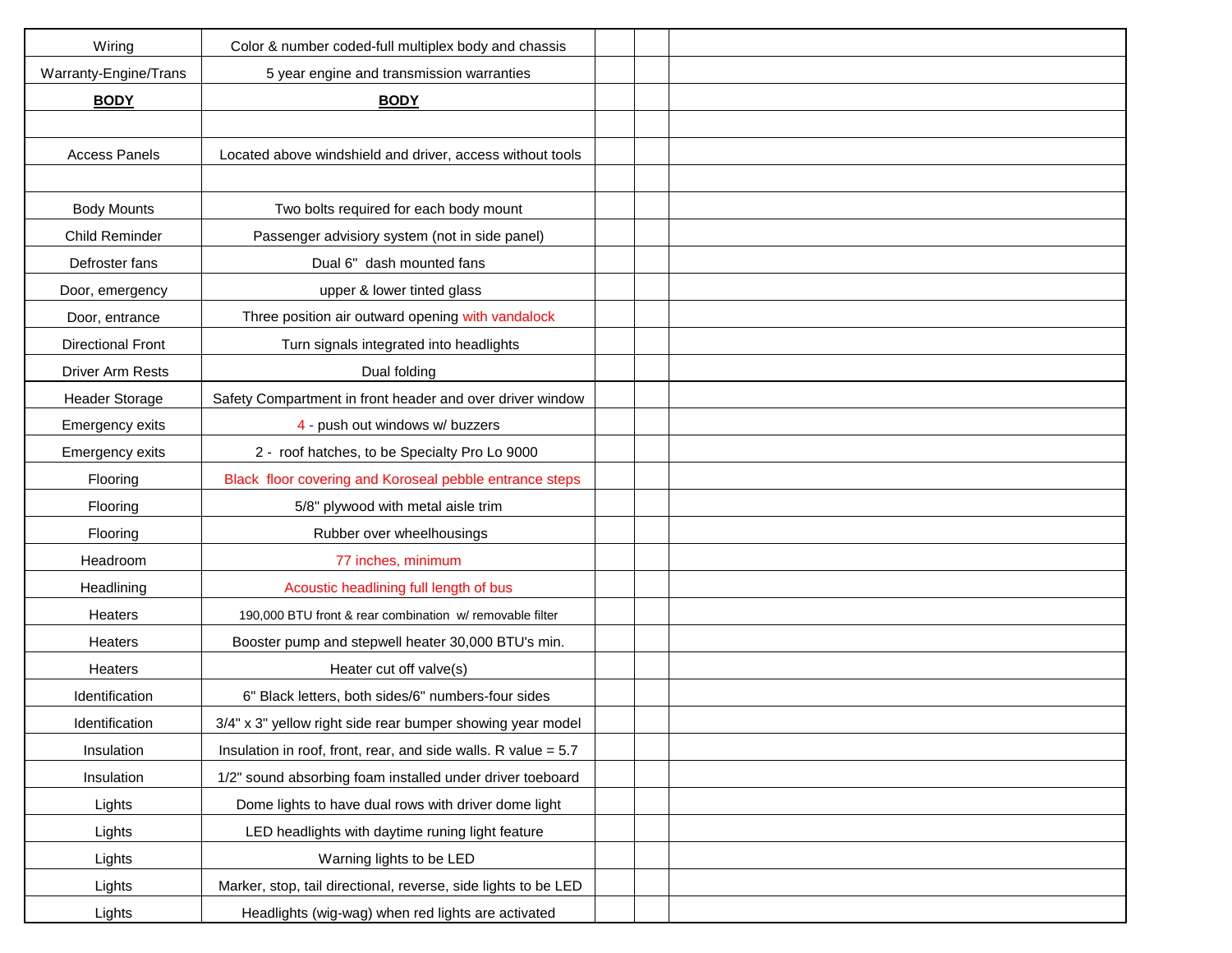| <b>Mirrors</b>             | Interior - 6" X 30" non-glare with visor, heated crossview                  |  |
|----------------------------|-----------------------------------------------------------------------------|--|
| <b>Mirrors</b>             | Roscoe accustyle-remote & heated with 15 minute timer                       |  |
| Mud Flaps                  | <b>Front and Rear</b>                                                       |  |
| Paint                      | Yellow body with white roof, black rub rails and pilasters                  |  |
| Parts Report               | Copy of complete Bus Parts printout "on-line" no charge                     |  |
| Reflective Tape            | "SCHOOL BUS" front and rear caps to be reflective                           |  |
| Reflective Tape            | Side pushout windows and 2" rear of bus, 2" sides                           |  |
| Reflectors                 | To be mechanically attached                                                 |  |
| Roof Bows                  | One piece                                                                   |  |
| Rub rails                  | Provide four rubrails, painted black                                        |  |
| Radio                      | AM/FM/CD/Page/ 6 int. speakers, 1 ext. speaker                              |  |
| Safety                     | Fire Ext, Body Fluid kit, Flares, First Aid Kit, Seat Belt Cutter           |  |
| <b>Safety Compartment</b>  | FE, FAK, BFK to be mounted in bulk head compartment or behind driver's seat |  |
| <b>Seat Frames</b>         | Frames to be powder coated, black                                           |  |
| Seat Space                 | 26" minimum knee space, include seat plan drawing                           |  |
| <b>Seat Barriers</b>       | Blue fire block, kick panel-right side, storage pouch-left side             |  |
| Seats / Driver             | Air ride, pedistal cover, 2 shocks, fabric insert                           |  |
| Seats / Driver             | Lap/shoulder belt with warning indicator, adjustable back                   |  |
| Seats / Passenger          | 39" DOT fire block blue upholstery                                          |  |
|                            |                                                                             |  |
| Side Panels                | Interior - Aluminized steel side walls                                      |  |
| Solenoid                   | Disconnect all body circuits, 100 amp minimum                               |  |
| Strobe                     | Roof mounted Specialty 515-400 with guard or equal                          |  |
| Stoparm                    | Transpec 2000 Air Operated with polycarbonate crossarm                      |  |
| Vents                      | 2 - driver's fresh air & static roof vent                                   |  |
| Windows, Passenger         | Black frames with 12" openings, tinted glass                                |  |
| <b>Windows Driver</b>      | Double sliding, aluminum sash, tempered                                     |  |
| Windshield                 | tinted, bonded in place                                                     |  |
| Windshield                 | 2 grip handles beside windshield and cowl steps                             |  |
| Wipers                     | Intermittent feature on turn signal lever                                   |  |
| Wiring                     | Color & number coded                                                        |  |
| Radio-Two way              | Installed at bus garage by Davis Electronics 615-666-2450                   |  |
| <b>Customer Fuse block</b> | Allows electrical access without using multiplex wiring                     |  |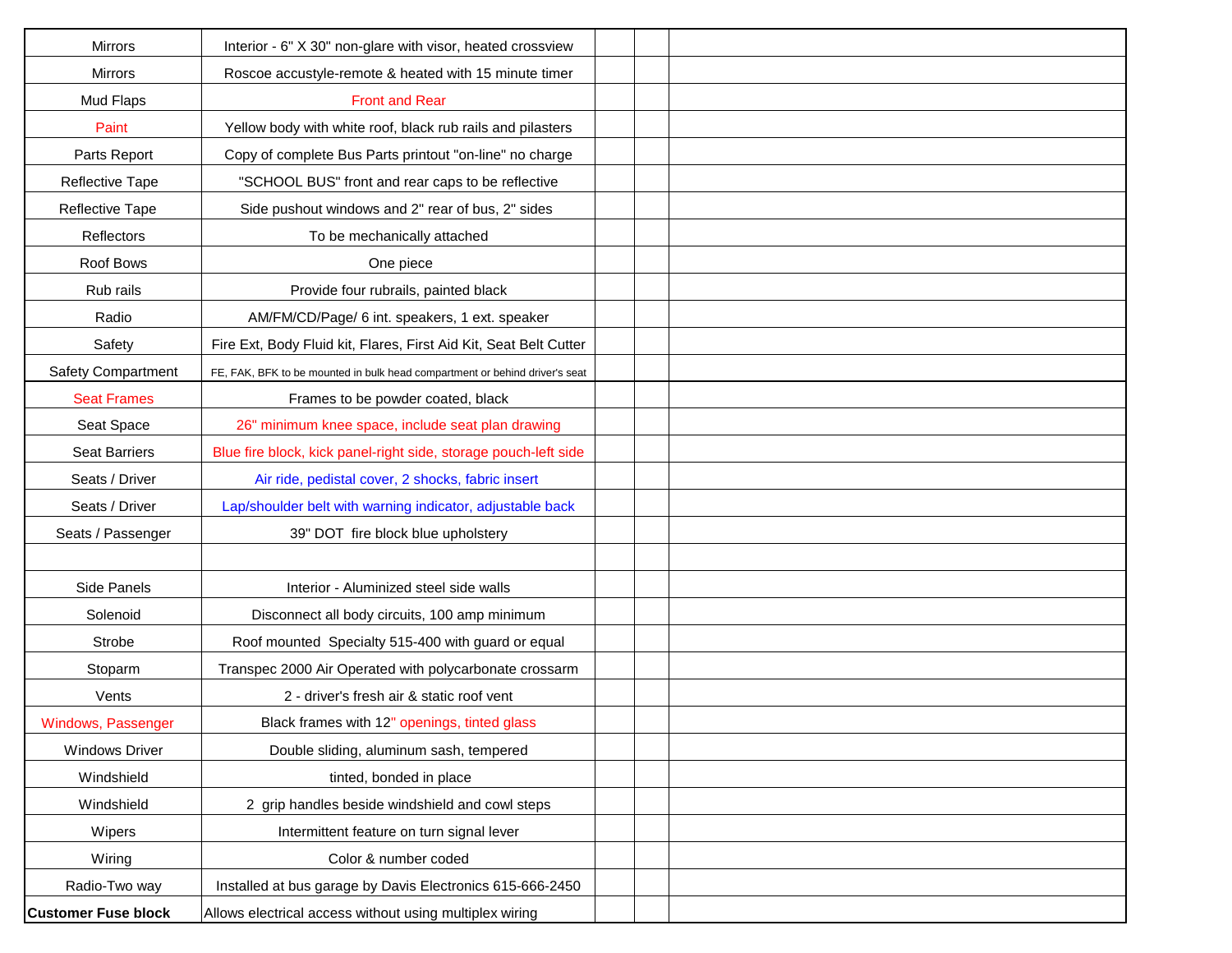| <b>Backing Alarm</b>  | 112 db required                                           |
|-----------------------|-----------------------------------------------------------|
| Document Holder       | To meet State specs                                       |
| Switch                | Noise suppression switch to be provided                   |
| Lettering             | "Sumner County Schools" #'s supplied to successful bidder |
| Grille                | Chrome grille, hood intake plenum, and headlight bezels   |
| Camera system         | REI VMS brand four head digital camera system with GPS    |
| Fenders               | Rubber or metal fenders around rear wheel opening         |
| Radio-two way antenna | IMAXRAD MUF4500M                                          |
| Radio-two way model   | Kenwood TK 8180 HK 45 watts                               |
| Radio-two way braket  | KMB-10                                                    |
| Radio-two way speaker | KES3                                                      |
| Keys                  | All units to have common key                              |
| <b>Battery Box</b>    | Shall be frame mounted with battery cut off switch in box |